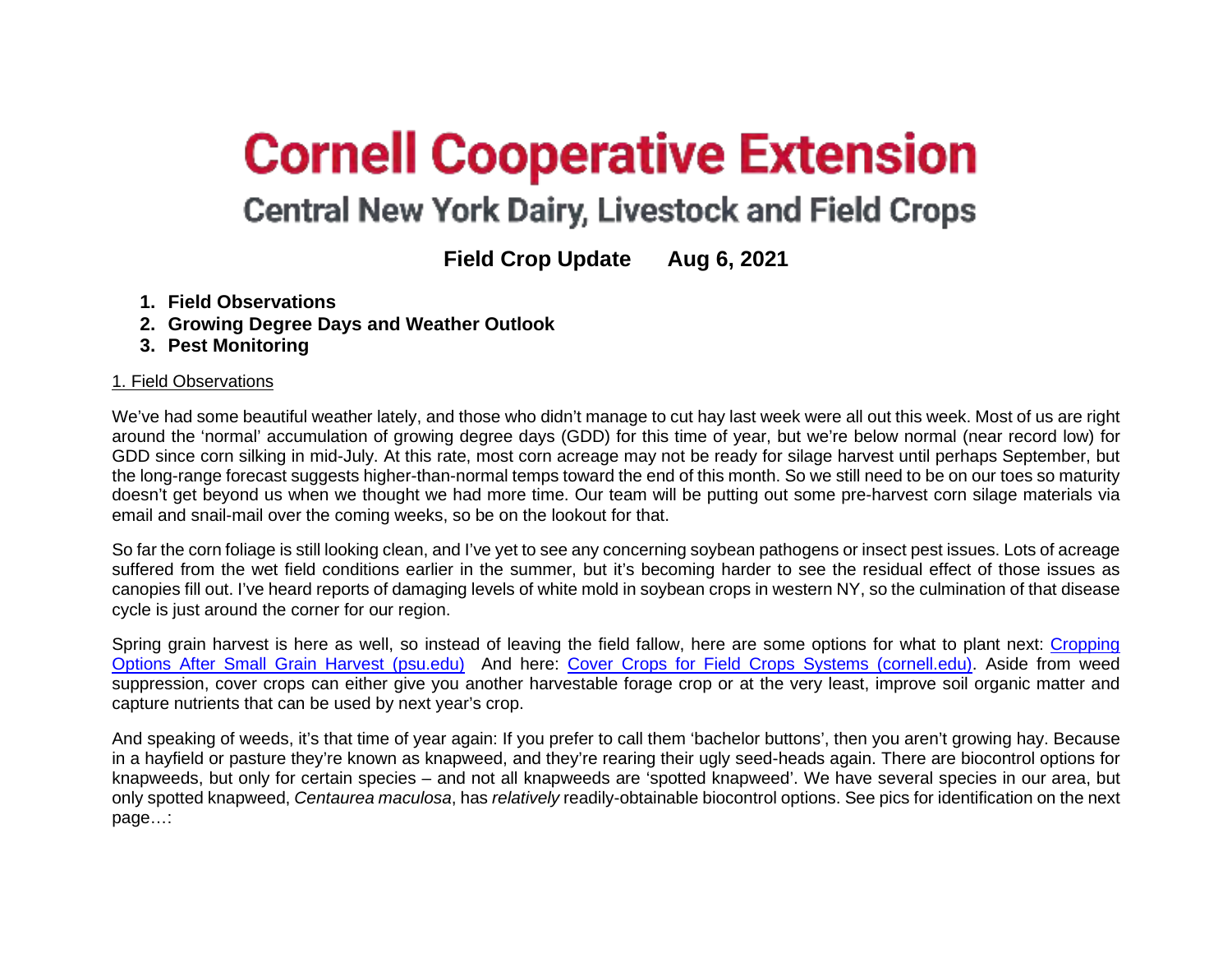So if you think you have spotted knapweed in particular, let me know and we can get a positive ID and see if there are biocontrol options available. Otherwise, options are limited.

Timely mowing and pasture clipping are essential to prevent perennial weeds like knapweed, summer asters, and goldenrod from establishing. Clip non-rotational pastures and paddocks several times per year, and clip your rotational pastures after animals leave that paddock. Hayfields should be cut at least twice, and optimally 3+ times per year to prevent these things from gaining traction in the first place. And of course, make sure your fields are properly fertilized to ensure your forage species have the upper hand from the start.

According to Mike Hunter of the North Country Ag Team, the following mixes are our best (but not perfect) options:

#### **Spotted Knapweed control in NY grass hayfields:**

| Tank mix option #2: |
|---------------------|
| 0.5 oz/A Cimarron   |
| 8 oz/A Banvel       |
| 16 oz/A 2,4-D Ester |
|                     |

The bad news is, this is not the best time to control knapweed. If it's currently flowering, mow it before it sets seed. You can even bale it and dump it in the hedgerow to avoid allowing the seeds to stay in the field. The best time to apply herbicides to knapweed is in spring or fall, when these species are in the rosette stage.

Click to see the latest [Oneida County Scouting Report,](http://cceoneida.com/agriculture/crop-production/current-crop-conditions) [Northwest NY Crop Alert,](https://blogs.cornell.edu/nwny-dairy-livestock-field-crops/) [Capital Area Ag Report,](https://blogs.cornell.edu/capitalareaagandhortprogram/category/capital-area-ag-report/) and [New](https://blogs.cornell.edu/ipmwpr/)  [York State IPM Weekly Field Crops Pest Report](https://blogs.cornell.edu/ipmwpr/)  [\(cornell.edu\)](https://blogs.cornell.edu/ipmwpr/)

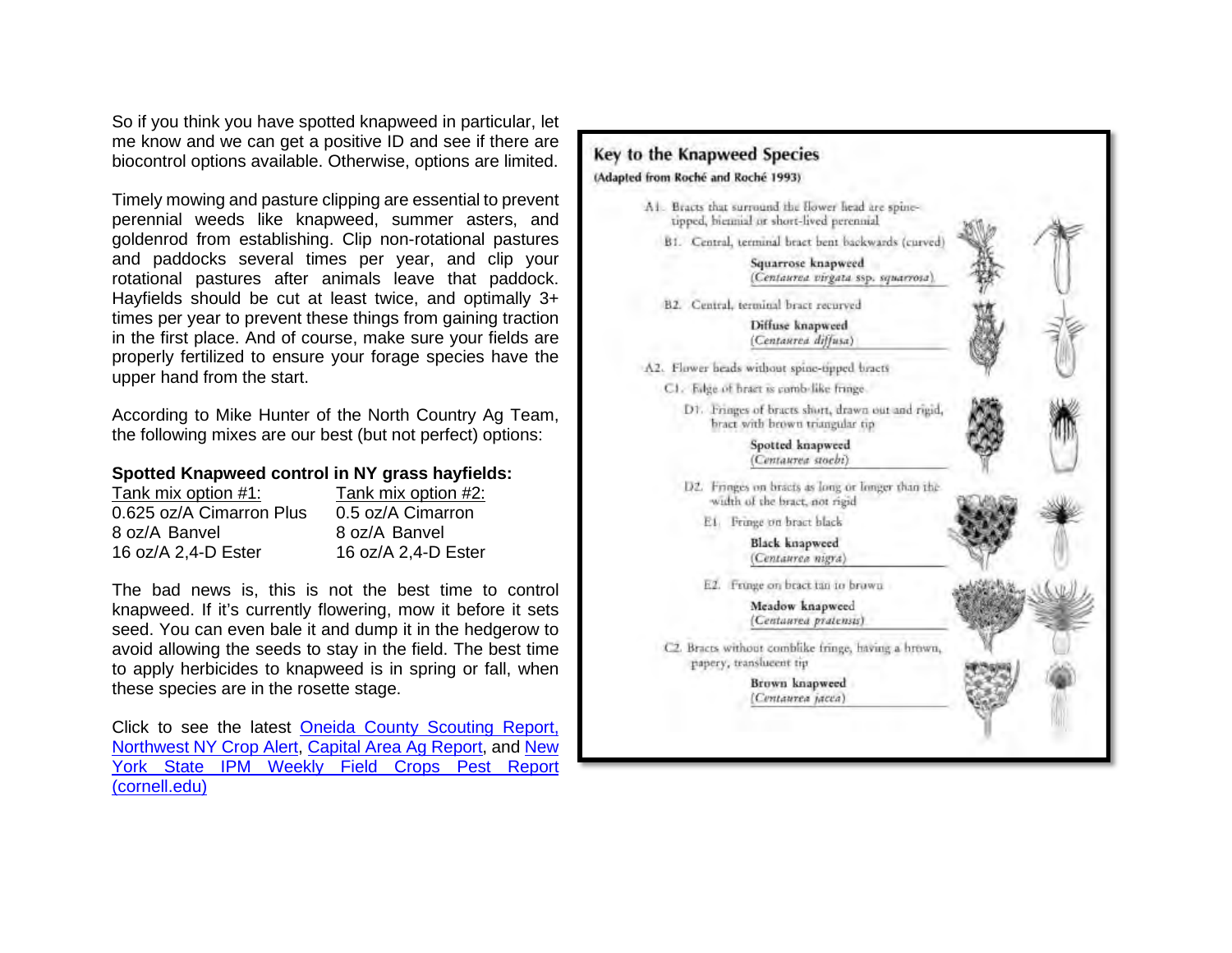2. Growing Degree Days (GDD) for planting date and silking date as of July 28th (*[Climate Smart Farming Growing Degree Day Calculator](http://climatesmartfarming.org/tools/csf-growing-degree-day-calculator)*) *GDD are calculated by taking the average daily temperature and subtracting the base temperature for development of a given organism ((High + Low)/2 – base temp = GDD). For corn silage, we are using base 50/86, as corn development starts at 50F and ceases above 86F.* **Your actual silk date will likely fall sometime within this range of dates no matter where you are and what variety you're expecting to chop. Corn needs 750-800 GDD after silking to reach a whole plant DM of 32%. Under typical late season dry down conditions we can expect the crop to reach 35% DM four to seven days later:**

| As of: 4 Aug 2021 (Base: 86/50) |                       |            | <b>Planting Date</b> |               |               |               | Silking Date (750-800 GDD to 32% DM): |         |         |         |
|---------------------------------|-----------------------|------------|----------------------|---------------|---------------|---------------|---------------------------------------|---------|---------|---------|
| Location                        | <b>Elevation (ft)</b> | Latitude N | April 26             | <b>May 10</b> | <b>May 17</b> | <b>May 24</b> | July 14                               | July 18 | July 22 | July 26 |
| Poland                          | 675                   | 43.23      | 1352                 | 1301          | 1252          | 1156          | 361                                   | 282     | 213     | 149     |
| <b>Canastota</b>                | 420                   | 43.08      | 1555                 | 1488          | 1431          | 1319          | 397                                   | 314     | 236     | 164     |
| <b>S'toga Springs</b>           | 365                   | 43.08      | 1532                 | 1452          | 1385          | 1270          | 415                                   | 323     | 247     | 174     |
| Frankfort                       | 530                   | 43.03      | 1516                 | 1450          | 1394          | 1287          | 401                                   | 312     | 237     | 166     |
| Galway                          | 749                   | 43.02      | 1459                 | 1373          | 1310          | 1198          | 383                                   | 294     | 219     | 148     |
| <b>St Johnsville</b>            | 650                   | 43         | 1386                 | 1331          | 1281          | 1179          | 370                                   | 287     | 218     | 154     |
| Fenner                          | 1480                  | 42.97      | 1362                 | 1307          | 1265          | 1164          | 350                                   | 275     | 208     | 144     |
| Fultonville                     | 489                   | 42.95      | 1474                 | 1409          | 1348          | 1243          | 399                                   | 311     | 236     | 166     |
| <b>Bouckville</b>               | 1170                  | 42.93      | 1384                 | 1326          | 1283          | 1179          | 357                                   | 278     | 211     | 145     |
| <b>R'field Springs</b>          | 1580                  | 42.85      | 1296                 | 1242          | 1199          | 1102          | 340                                   | 261     | 197     | 137     |
| <b>Cherry Valley</b>            | 758                   | 42.81      | 1278                 | 1225          | 1183          | 1089          | 337                                   | 259     | 197     | 139     |
| <b>Burlington</b>               | 1959                  | 42.72      | 1255                 | 1200          | 1161          | 1066          | 327                                   | 250     | 190     | 134     |
| <b>Sherburne</b>                | 1115                  | 42.69      | 1459                 | 1388          | 1340          | 1235          | 382                                   | 294     | 224     | 155     |
| <b>Cobleskill</b>               | 937                   | 42.68      | 1417                 | 1352          | 1298          | 1195          | 379                                   | 291     | 220     | 157     |
| <b>Oneonta</b>                  | 1107                  | 42.47      | 1211                 | 1152          | 1114          | 1023          | 320                                   | 241     | 182     | 130     |
| Oxford                          | 1499                  | 42.4       | 1233                 | 1172          | 1132          | 1043          | 325                                   | 244     | 185     | 132     |
| <b>Bainbridge</b>               | 1000                  | 42.3       | 1324                 | 1267          | 1223          | 1129          | 349                                   | 261     | 197     | 140     |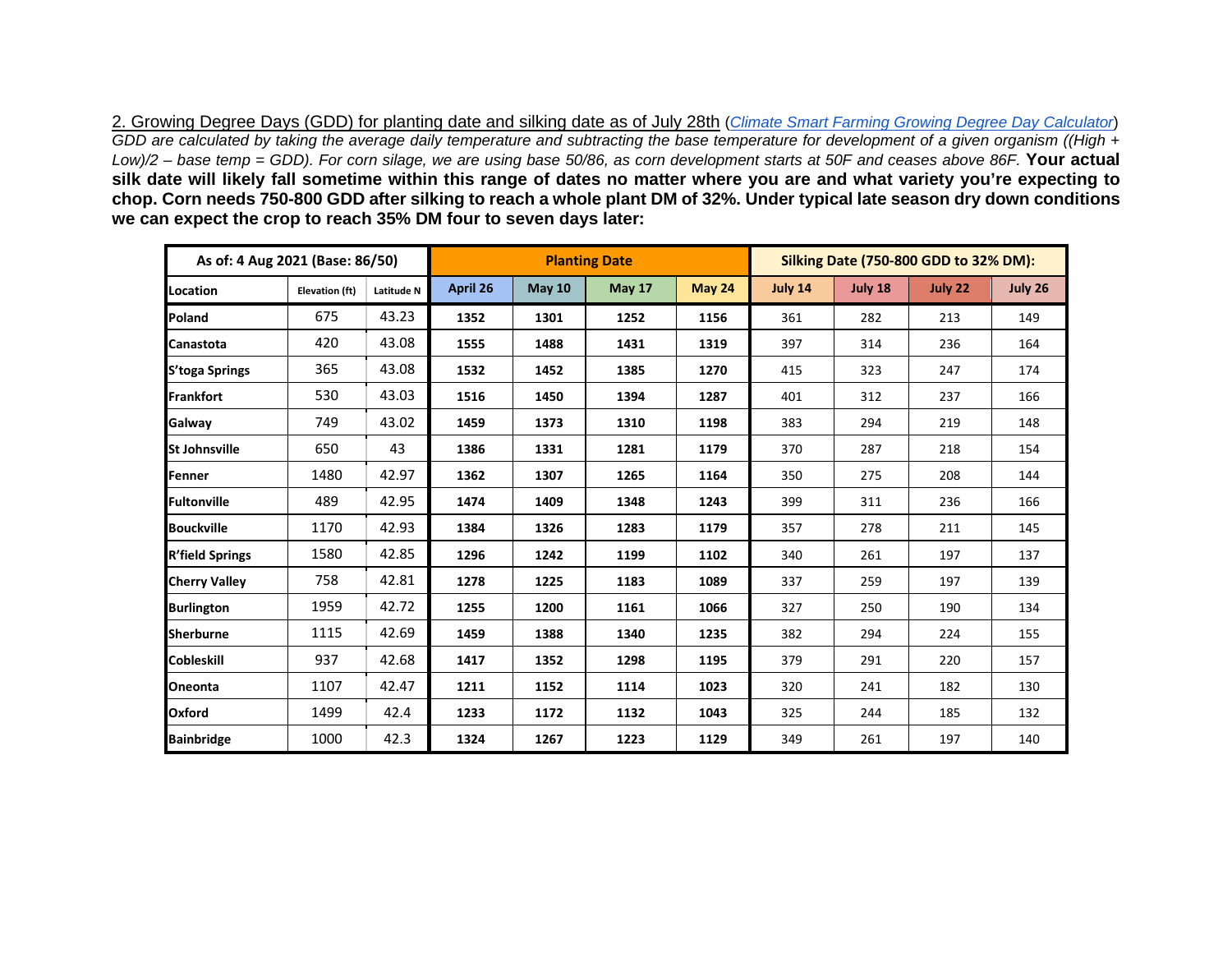

Estimated GDD by planting date for each location

*Not everyone planted their corn on one of the planting dates or in one of the locations I have listed, so this chart shows the estimated GDD for each location on each potential planting date in between (based on the actual GDD on those four dates). The locations are ordered top-to-bottom from lowest elevation to highest (the number after the location name is the elevation in feet above sea level). So if your farm is near one of the locations on this list but there's a location here that more closely matches your elevation, try that instead. You can find GDDs for your own specific location and planting date using the [Climate Smart Farming CSF Growing Degree Day](http://climatesmartfarming.org/tools/csf-growing-degree-day-calculator/)  [Calculator,](http://climatesmartfarming.org/tools/csf-growing-degree-day-calculator/) but for those who might have more difficulty using that tool, maybe this chart can help.*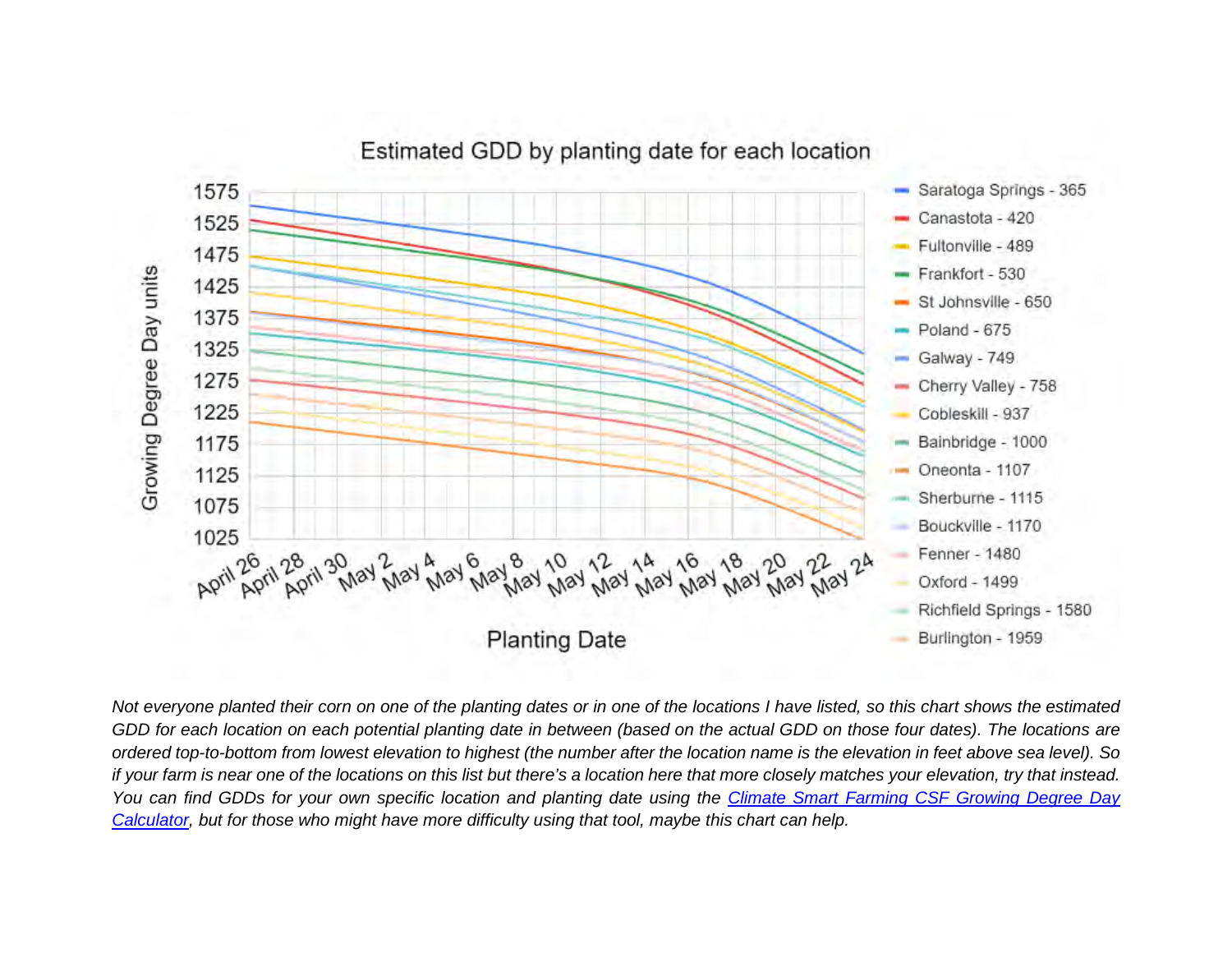#### 3. Pest Monitoring

Potato leafhopper counts have been quite low, and most folks are cutting hay, so there's low risk for this pest at the moment.

#### **Check out [Potato Leafhopper Scouting and IPM Thresholds](https://www.youtube.com/watch?v=52fiHubptPs) in Alfalfa**

This was our biggest week for western bean cutworm (WBC), but while some fields showed increases, others decreased. Numbers from elsewhere in the state suggest that adult populations are currently peaking for this pest, so the fact that most corn crops have tasseled means that we may have avoided potentially damaging infestations (they are most attracted to pre-tassel corn). Sure enough, I scoured each of these fields for egg masses and have yet to find any. Though if you have a later planting and your corn is still pre-tassel, you may be at higher risk.



WBC typically lay eggs in the whorl of pre-tassel corn, so by the time you see the eggs, they're on the top side of leaves in the upper-third of the plant (see pics). Purdue states that the economic threshold for this pest has been reached when 8% of plants have egg masses, and 5% of plants with egg masses and/or young larvae feeding.

Bt corn with **Cry1F** is said to be resistant to WBC, but not earlier Bt events. A study published a year ago suggests that WBC populations in NY may have evolved resistance to even Cry1F, though the distribution of resistant populations throughout the state is not clear. Rotation is unfortunately ineffective (moths will just fly to the nearest cornfield) unless tillage is employed, which disrupts pupating individuals in the soil. For the time being, it seems that corn planted early enough to tassel before adult flights take place may avoid infestation, while later-planted corn is at higher.

Find the latest numbers on the next page: